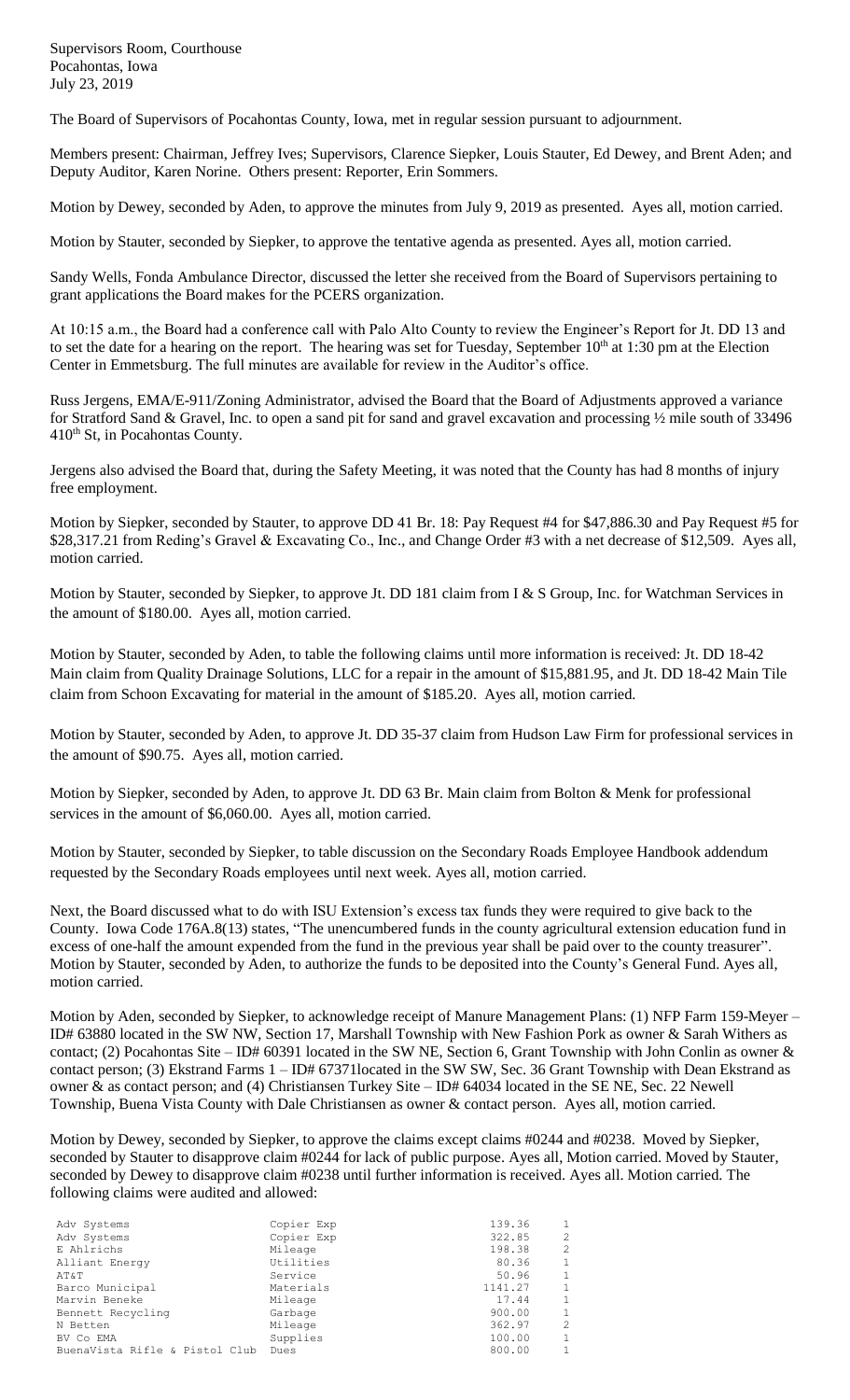| S Cash                         | Mileage                   | 6.54     | 2                     |
|--------------------------------|---------------------------|----------|-----------------------|
| CID                            | Supplies                  | 366.00   | $\mathbf{1}$          |
| CenturyLink                    | Phone                     | 8.05     | 1                     |
| Cintas                         |                           | 75.19    | $\mathbf{1}$          |
| J Conlin                       | Med Supplies<br>Mileage   | 280.68   | $\mathbf{2}$          |
| Counsel                        | Data Processing           | 85.35    | 2                     |
| Po Co Sec Rd                   | Custodian Fuel            | 355.14   | $\mathbf{1}$          |
| Po Co Sec Rd                   | Fuel                      | 2816.62  | $\mathbf{2}$          |
| IRS                            | Fed Excise Tax            | 662.03   | 1                     |
| Des Moine Stamp                | Notary Stamp              | 32.40    | $\mathbf{1}$          |
| M Dirks Jr                     | Mileage                   | 9.81     | $\mathbf{1}$          |
| DLT Solutions LLC              | auto cad- yearly          | 2044.70  | 1                     |
| Hailey D Douglas               | Mileage                   | 131.35   | 2                     |
| Farm & Home                    | Supplies                  | 478.45   | 1                     |
| Fastlane Motor Parts           | hand soap                 | 24.51    | 1                     |
| Foster's Frame                 | Services                  | 96.00    | $\mathbf{1}$          |
| Galls                          | Equipment                 | 105.84   | 1                     |
| Genesis                        | Janitorial                | 750.00   | 1                     |
| Gilmore City                   | Utilities                 | 60.00    | 1                     |
| Graves Constr                  | Services                  | 9219.75  | 1                     |
| Great American Financial Serv  | Lease                     | 147.79   | 1                     |
| Hancock Co Sheriff             | Services                  | 60.40    | $\mathbf{1}$          |
| Healthcare First c/o Wells Far | Data Processing           | 104.74   | $\mathbf{1}$          |
| Katelyn R Helgevold            | Mileage                   | 17.99    | $\mathbf{1}$          |
| S Henderson                    | Training Exp              | 103.31   | 1                     |
| Barbra J Hinners               | Dues                      | 25.00    | $\mathbf{1}$          |
| Barbra J Hinners               | Postage                   | 17.31    | 2                     |
| Hoffman Filter                 | Disposal Ser              | 55.00    | 1                     |
| HyVee AR                       | Meds                      | 27.63    | 2                     |
| ICRA                           | ILR Support               | 1995.63  | $\mathbf{1}$          |
| IDNR Water Supply              | Well Permits              | 50.00    | $\mathbf{1}$          |
| IA Lakes Elec                  | Electricity               | 817.00   | $\mathbf{2}$          |
| IHCA                           | Training                  | 325.00   | $\mathbf{1}$          |
| ISU                            | Training                  | 65.00    | $\mathbf{1}$          |
| IPAC                           | Dues                      | 3654.47  | $\mathbf{1}$          |
| ISAC                           | BOS Dues                  | 375.00   | $\mathbf{1}$          |
| ISAC                           | Dues                      | 5900.00  | 1                     |
| ISAC                           | Training                  | 400.00   | $\mathbf{1}$          |
| RELX INC DBA LexisNexis        | Software                  | 105.03   | $\mathbf{1}$          |
| Mail Servcs                    | Printing                  | 43.43    | $\mathbf{1}$          |
| Mainstay Sys                   | Data Proc                 | 237.00   | $\mathbf{1}$          |
| Martin Marietta                | Road Rock                 | 161.09   | $\mathbf{1}$          |
| Mediacom                       | Internet                  | 8.06     | $\mathbf{1}$          |
| Messenger                      | Ad                        | 175.00   | $\mathbf{1}$          |
| Messenger                      | Ads                       | 777.00   | 1                     |
| Mid Co Machinery               | Maintenance               | 61.41    | $\mathbf{1}$          |
| MidAmeri Energy                | Palmer elec               | 28.08    | $\mathbf{1}$          |
| MidAmeri Energy                | Palmer int. lights        | 64.62    | $\mathbf{1}$          |
| MIDAS                          | Annual Dues               | 2457.54  | $\mathbf{1}$          |
| MIDAS                          | Transit Assistance        | 3399.00  | $\mathbf{1}$          |
| Neopost                        | Postage                   | 75.00    | 1                     |
| NW Glass                       | tinted laminate/cut to pa | 200.00   | $\mathbf{1}$          |
| Office Elements                | paper                     | 213.50   | $\mathbf{1}$          |
| Office Elements                | Office Supplies           | 401.38   | $\mathbf{2}^{\prime}$ |
| Office Elements                | Supplies                  | 378.31   | 5                     |
| Owen/King                      | June SIR                  | 209.70   | $\mathbf{1}$          |
| Owen/King                      | Storage                   | 191.70   | $\mathbf{1}$          |
| Palmer Mutual Tel              | Phone                     | 314.92   | $\mathbf{1}$          |
| C Peterson                     | Supplies                  | 10.97    | $\mathbf{1}$          |
| PJ Greufe                      | Services                  | 3500.00  | $\mathbf{1}$          |
| City-Plover                    | water/Plover              | 100.00   | 1                     |
| Po Co Home Care                | Contract Service          | 5924.50  | $\mathbf{1}$          |
| Po Co Home Care                | Services                  | 8.50     | $\mathbf{1}$          |
| Po Co Solid Waste              | Disposal                  | 104.00   | 3                     |
| Po Co Solid Waste              | Rural Waste               | 9945.06  | $\mathbf{1}$          |
| Poca Comm Hospital             | June Jail Meals           | 3374.00  | 1                     |
| Poca Equip                     | Parts                     | 28.67    | 1                     |
| Poca Fiber                     | Telecommunications        | 195.68   | $\mathbf{1}$          |
| Poca Ford                      | Maintenance               | 1081.05  | $\mathbf{1}$          |
| Poca St Bank                   | Rent                      | 400.00   | $\mathbf{1}$          |
| Prairie Meadows                | Lodging                   | 241.92   | $\mathbf{1}$          |
| Pro Co-Op                      | Fuel                      | 1670.39  | 2                     |
| Pro Co-Op                      | Repair                    | 183.14   | $\mathbf{1}$          |
| Pro Co-Op                      | Water                     | 4.89     | 1                     |
| Rebnord Tech                   | Data Processing           | 1927.50  | $\mathbf{1}$          |
| Reserve Acct                   | Postage                   | 500.00   | $\mathbf{1}$          |
| V Ricklefs                     | Mileage                   | 57.23    | 2<br>$\mathbf{1}$     |
| Genesis                        | Services                  | 58.00    | $\mathbf{1}$          |
| Schoon Excavating              | Drainage                  | 2123.18  |                       |
| Schoon Tree                    | Services                  | 87.50    | 1                     |
| Seiler App                     | Geo System Repair         | 455.00   | $\mathbf{1}$          |
| Seiler App                     | Repair                    | 1001.85  | $\mathbf{1}$          |
| K Simacek                      | Mileage                   | 38.70    | 2                     |
| Solutions Inc                  | Software Support          | 48427.20 | $\mathbf{1}$          |
| Solutions Inc                  | Solutions software        | 3000.00  | $\mathbf{1}$          |
| Sports Rehab                   | Services                  | 1276.61  | $\mathbf{1}$          |
| Star Leasing                   | Lease                     | 104.70   | $\mathbf{1}$          |
| Steffen Truck Equip            | Parts                     | 330.73   | $\mathbf{1}$          |
| Troy Stockwell                 | Mileage                   | 18.53    | $\mathbf{1}$          |
| T Reuters-West                 | Annual Subscription       | 948.00   | $\mathbf{1}$          |
| T Reuters-West                 | Legal Pub                 | 132.30   | $\mathbf{1}$          |
| Thrifty White                  | Meds                      | 122.40   | $\mathbf{1}$          |
| Gretchen Tiedeman              | Expenses                  | 760.27   | 2                     |
| US Cellular                    | Phone                     | 228.96   | 3                     |
| USPS                           | Stamped Envelopes         | 2937.40  | $\overline{c}$        |
| K Vadar                        | Mileage                   | 140.61   | $\overline{c}$        |
| Verizon                        | hot spots                 | 160.04   | $\mathbf{1}$          |
| Verizon                        | Phone                     | 51.36    | 2                     |
| Weifenbach Sandblasting        | sandblasted 7 truck wheel | 150.00   | $\mathbf{1}$          |
| Windstream                     | Service                   | 96.10    | 1                     |
| Woods                          | Postage                   | 138.67   | $\mathbf{1}$          |
| Woods                          | Supplies                  | 57.93    | $\overline{c}$        |
| Youth Shelter NCI              | Shelter Care              | 419.85   | $\mathbf{1}$          |
| Ziegler                        | Supplies                  | 1120.70  | $\mathbf{1}$          |